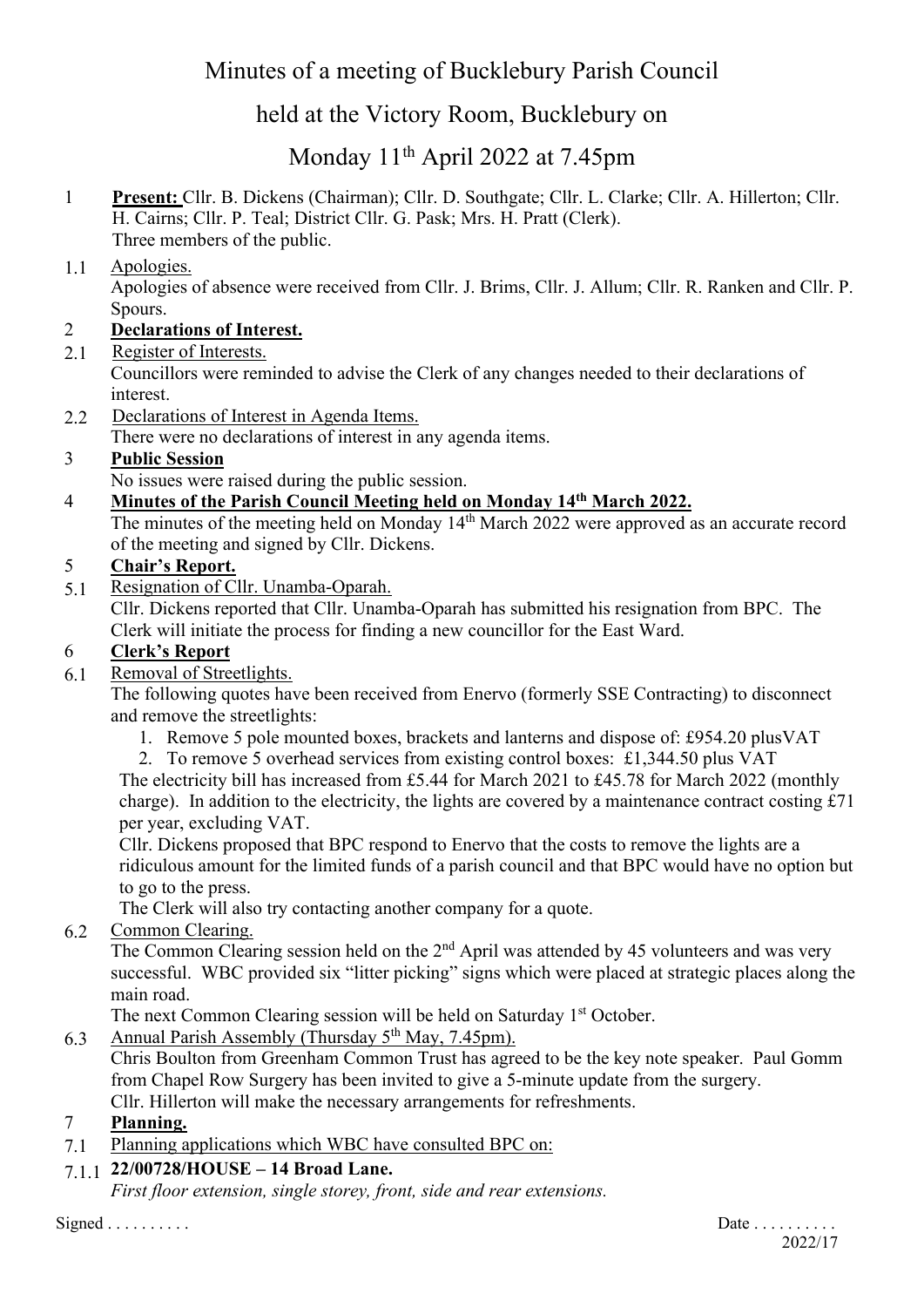This application is for the conversion of a bungalow to a 2 storey house. The proposed house was considered to be overbearing. No design features from Bucklebury Vision have been included. It was agreed that BPC **objects** to this application.

# 7.1.2 **22/00764/FUL – The Bladebone.**

*Kitchen extension.*

It was noted that the existing plans do not accurately reflect the current building.

The meeting was **closed** for the applicant to speak.

The area identified as the kitchen was originally a lean to, but is now more of an outside yard area. There was a rearrangement of the internal layout removing the toilets next to the conservatory before the applicant took over.

The meeting was **reopened.**

It was agreed that BPC **supports** this application.

- 7.2 To receive planning decisions received from WBC:
- 7.2.1 **22/00626/FUL - Marlston Farm House Barn**

*Erection of private equestrian stabling for 4 horses with associated storage and fenced enclosure.* BPC **objected** to this application which has been **withdrawn.**

7.2.2 **22/00337/FULD - 83 Roundfield.** *Erection of a detached bungalow.*

BPC **objected** to this application which has been **refused** by WBC.

#### 7.2.3 **22/00203/HOUSE - 2 Riverside Cottages.**

*Construction of 2-car detached garage.*

BPC had **no objection** to this application which has been **approved** by WBC.

- 7.3 Adjacent Parish Applications.
- There are no new applications within 200m of the parish boundary.
- 7.4 Emerging Local Plan.

A draft copy of the response sent by WBC to Laura Farris's letter has now been received. Numerous things have changed since the response was written. Laura Farris is discussing the number of houses which need to be built in WBC with Michael Gove.

Iceni have been appointed by WBC to carry out work on the 30 year vision, to include major infrastructure to support the Local Plan. Cllr. Dickens has contacted Iceni about BPC's concerns with the THA20 development. A meeting has been held between Iceni and TTC, attended by Cllr. Dickens and Cllr. Spours. WBC has not made any comments about Iceni; their appointment to complete the visioning work was discovered in a planning magazine.

Julian Dobbins and Cllr. Allum have energised pupils from Thatcham to use a mobile phone app to build up an evidence base of the ecology around the site and on Bucklebury Common. The app is also being used by members of the community to record their sightings.

#### 8 **District Council Business.**

District Cllr. Pask reported that he had not been at the TTC/Iceni meeting, but understood that a factual background document would be produced before the consultation. There is still no feedback from the transport survey, although the monitors have been up for a number of months. It is possible that the monitors are in place to improve the existing traffic flows on the A4. District Cllr. Pask is continually talking to WBC about improving communications with the parishes. The drains, which were blocked around Mount Pleasant (top of Harts Hill) have now all been flushed. Significant parts of Hart Hill will be machine patched over the next week. The WB Community Hub has been rebranded as the Ukrainian hub and are willing to take

donations.

There have been discussions at WBC full council about the levels and type of effluent reaching the river Pang and the river Lambourne. Much of the effluent is the result of building works and as a result much stricter rules are being put in place. Questions were raised about whether storm water locally goes into the sewage system.

#### 9 **Risk Assessments.**

These have been deferred until the May meeting of the council.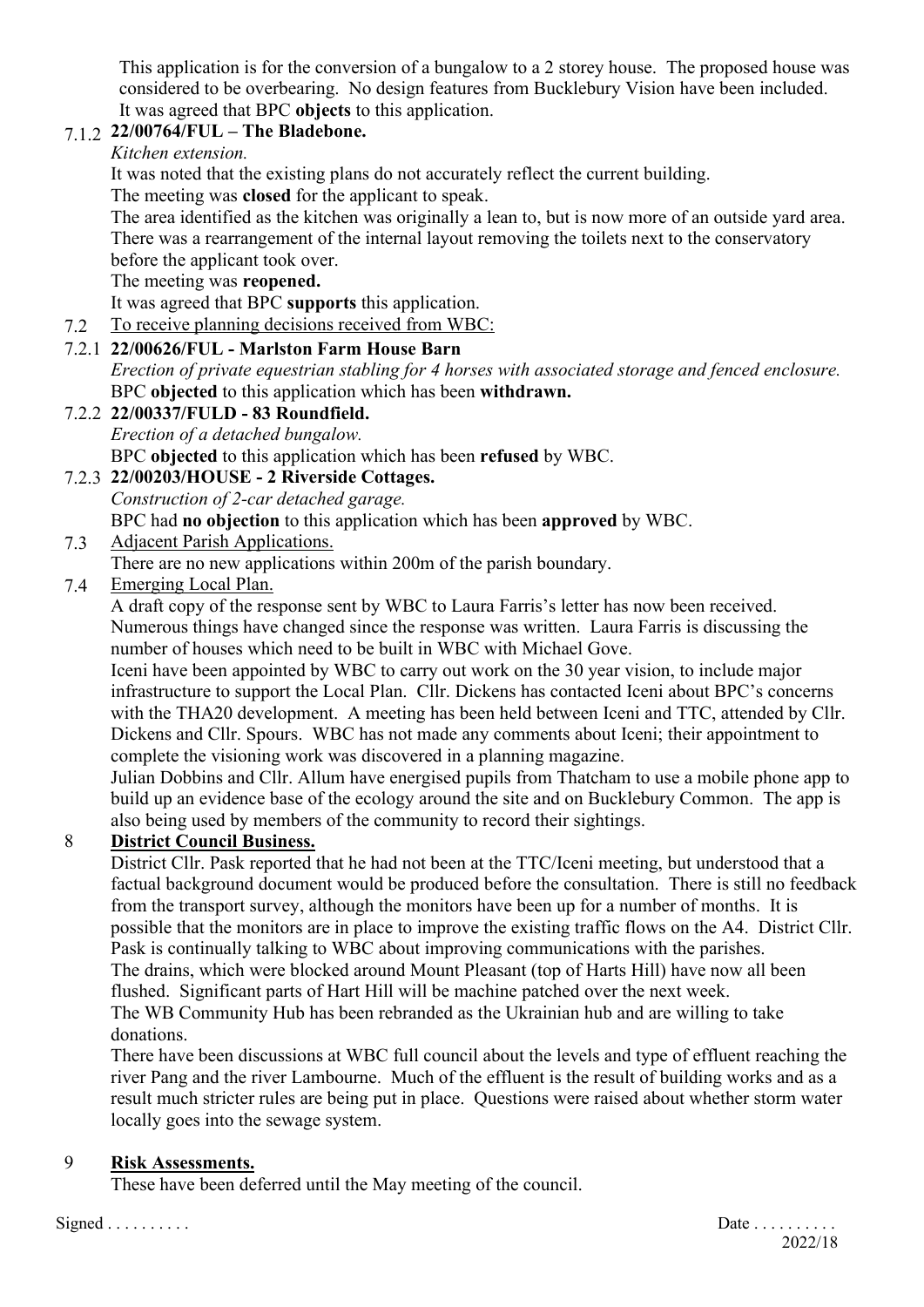#### 10 **Platinum Jubilee Celebrations.**

It is understood that there are a number of local street parties taking place for the Platinum Jubilee. Events are also understood to be being planned at the Farm Park.

# 11 **Parish Council Website.**

There was no update on the new website.

#### 12 **Meadows and Hockett Field.**

The gateposts, between the small meadow and the large meadow, and between the large meadow and the Byles Green meadow have been replaced by Fox Fencing.

A quote is awaited for the proposed work at the Mortons Lane entrance to the meadows.

The West Berkshire Countryside Society (WBCS) have scheduled to cut the south hedge of the large meadow (against the pub field and against the small meadow) in September.

The Clerk has contacted Andrew Inwood about establishing the wild flower strip in the Hockett Field this year; unfortunately, he is unable to carry out the work this year. Various other avenues are being explored to find a contractor to complete the work.

#### 13 **Cemetery and Chapel.**

# 13.1 Bin Emptying.

The grey bin at the Cemetery has been emptied by Veolia on both the scheduled grey bin collection days since the last meeting.

It was noted that the tree needs to be cut back which is resting on the wires in the newer part of the Cemetery.

#### 14 **Memorial Hall surroundings**

14.1 Fred Dawson Playpark and the BMX Track.

Cllr. Dickens and Cllr. Cairns will carry out the inspections of the playpark and BMX track over the next two weeks.

The graffiti in the youth shelter has been painted over by Cllr. Hillerton and Cllr. Cairns. A new spray paint has been obtained to go over any future graffiti.

On the BMX track, the cross overs have been reseeded and barriers put in place. Odin Manners who cuts the grass has been asked to only cut a strip along either side of the track and leave the areas in between the tracks to grow.

#### 14.2 CCTV at the Memorial Hall.

No progress has been made with identifying suitable equipment for the Memorial Hall. If BPC is to apply for a members bid, a quotation needs to have been obtained before June  $5<sup>th</sup>$  (the deadline for applications).

Cllr. Dickens will contact a parishioner who may be willing to help.

#### 15 **Wellbeing Coffee mornings.**

A successful coffee morning was held in March.

The next coffee morning will be on  $28<sup>th</sup>$  April at 10.30am. No progress has been made with using the community bus to increase the numbers. The Oak Room is currently booked until the May coffee morning. Depending on numbers at the April and May sessions, consideration may be given to booking the main hall, if it's available, for subsequent sessions.

Cllr. Cairns and Cllr. Hillerton will run the April coffee morning.

#### 16 **Environment.**

- 16.1 Rerouting of footpath BUCK 154/1 (Bucklebury Farm Park) The proposed new route for BUCK 154/1 was supported by BPC.
- 16.2 Conservation Area Appraisal.

The draft report as now been completed and circulated to members for comment.

#### 16.3 Speeding.

Cllr. Southgate reported that he is writing risk assessments for the various sites where it is planned to utilise SID, but that there is a lot of paperwork to be completed.

#### 16.4 Recycling.

An additional 5Kg of bottle tops have been recycled.

The clothes bank remains at the Memorial Hall and has been emptied.